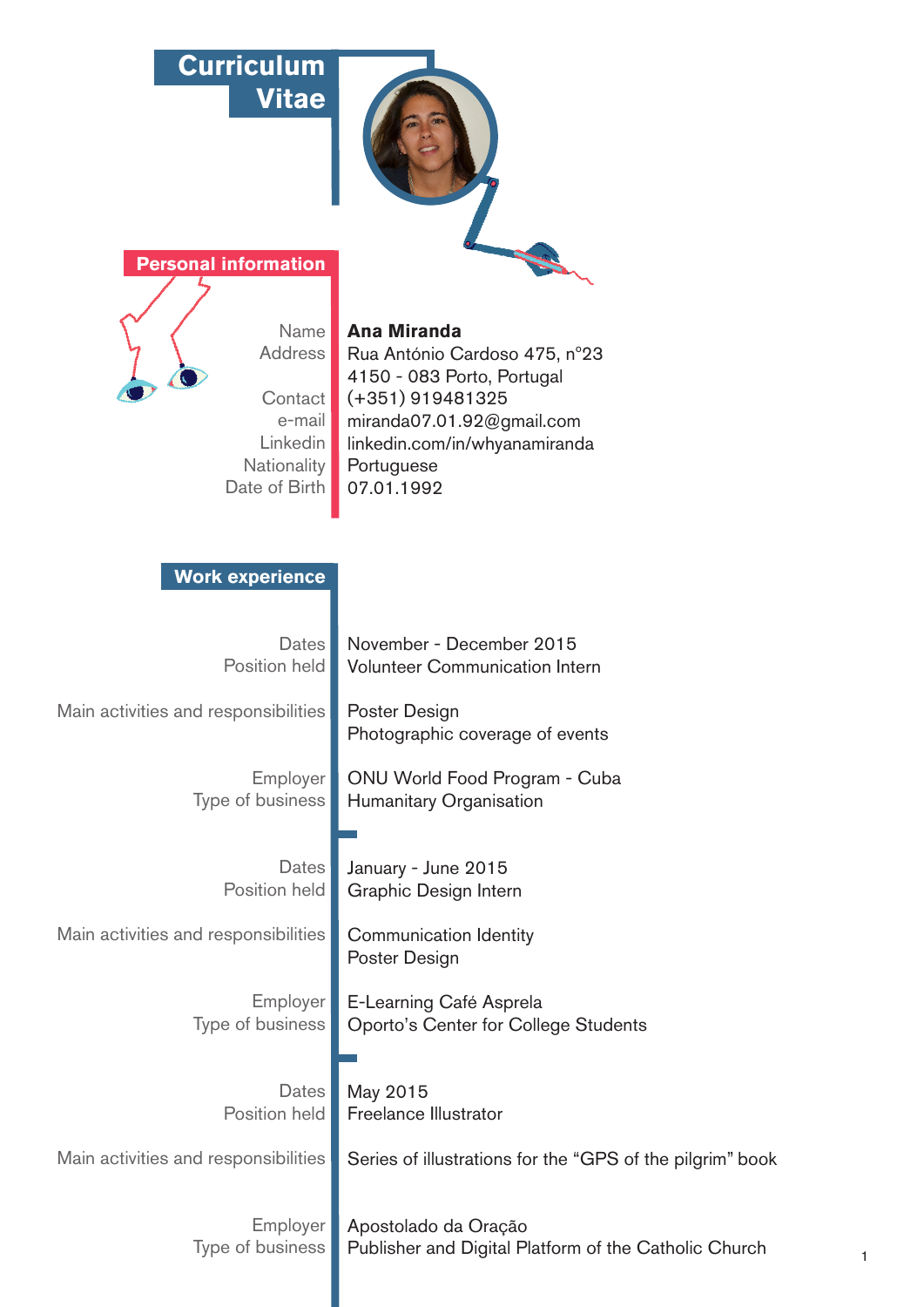| Dates<br>Position held<br>Main activities and responsibilities | 9 June 2012<br>Staff for the EDEN (European Distance Education and E-learning<br>Network), held in Alfândega do Oporto Congress Center,<br>Oporto, Portugal<br>Make conference packs of information and gifts for each<br>participant of the event                                                  |
|----------------------------------------------------------------|-----------------------------------------------------------------------------------------------------------------------------------------------------------------------------------------------------------------------------------------------------------------------------------------------------|
| Employer                                                       | Gabor Cser                                                                                                                                                                                                                                                                                          |
| Type of business                                               | Conference organisation                                                                                                                                                                                                                                                                             |
| <b>Education and training</b>                                  |                                                                                                                                                                                                                                                                                                     |
| Dates                                                          | October 2016 - Currently (ending June 2017)                                                                                                                                                                                                                                                         |
| Title of qualification awarded                                 | <b>Master's Degree in Creative Illustration</b>                                                                                                                                                                                                                                                     |
| Main subjects/<br>skills covered                               | - Illustration in the press<br>- Illustration of trends<br>- New Media an Formats<br>- Illustration of Ebooks and digital magazines<br>- Children's illustration<br>- Advertising. Graphic campaigns<br>- Transmedia communication<br>- Scientific illustration<br>- Packing<br>- Conceptualisation |
| Name and type of organization                                  | <b>BAU</b> - Centro Universitario de Barcelona                                                                                                                                                                                                                                                      |
| providing education and training                               | (Design College of Barcelona)                                                                                                                                                                                                                                                                       |
| <b>Final Classification</b>                                    |                                                                                                                                                                                                                                                                                                     |
| <b>Dates</b>                                                   | September 2011 - July 2015                                                                                                                                                                                                                                                                          |
| Title of qualification awarded                                 | Licentiate degree in Communication (/Graphic) Design                                                                                                                                                                                                                                                |
| Main subjects/<br>skills covered                               | - Project<br>- Drawing<br>- Photography<br>- Illustration<br>- Video<br>- Printing techiniques<br>- Reserach Methodologies<br>- Design and Art History<br>- Critical design                                                                                                                         |
| Name and type of organization                                  | <b>FBAUP</b> - Faculdade de Belas Artes da Universidade do Porto                                                                                                                                                                                                                                    |
| providing education and training                               | (Oporto's Faculty of Fine Arts)                                                                                                                                                                                                                                                                     |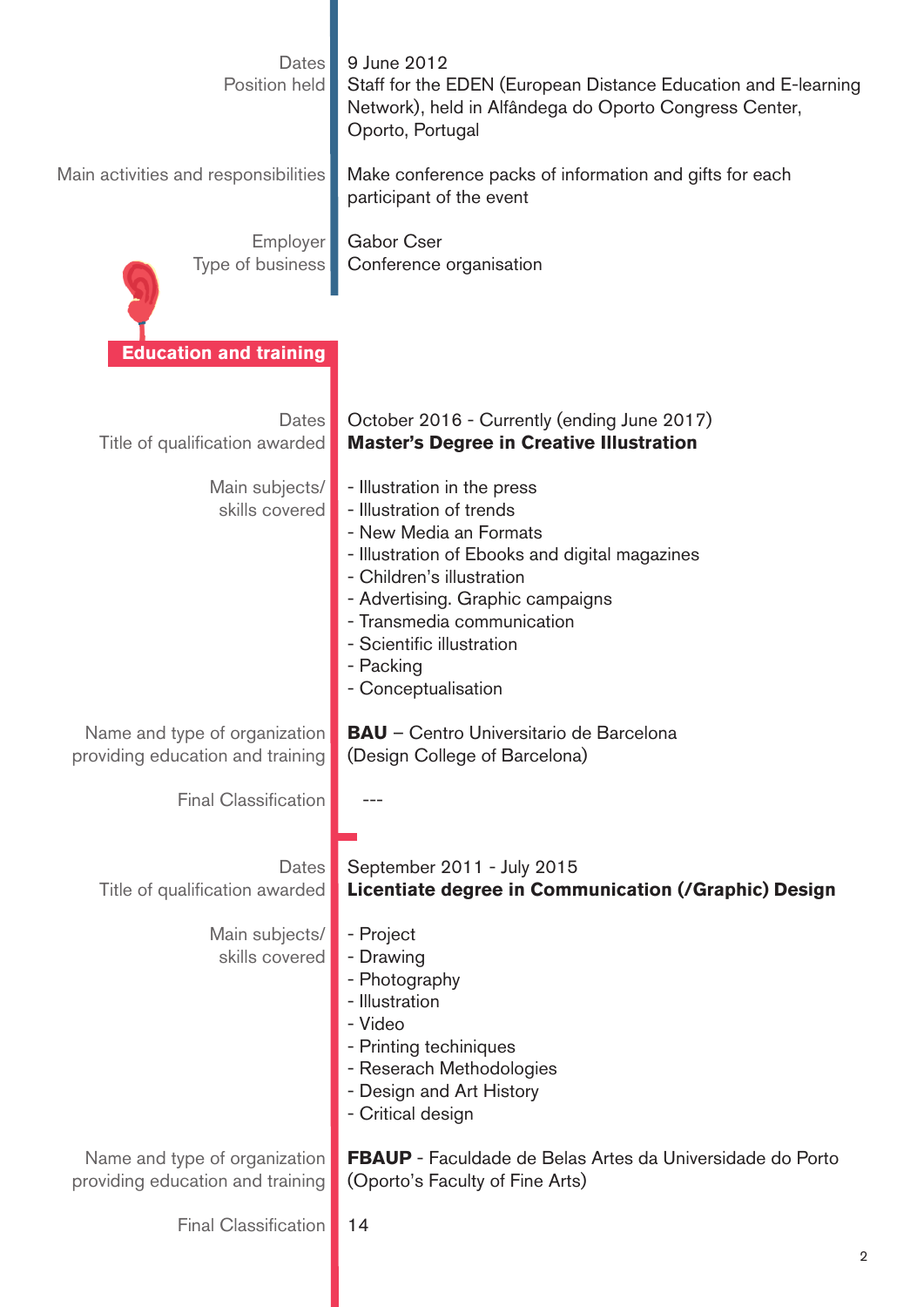| Dates<br>Title of qualification awarded                                         | January 2011 - February 2011<br><b>Course in Spanish</b>                                                                |                                                                                   |                                   |
|---------------------------------------------------------------------------------|-------------------------------------------------------------------------------------------------------------------------|-----------------------------------------------------------------------------------|-----------------------------------|
| Main subjects/<br>skills covered                                                | Spanish                                                                                                                 |                                                                                   |                                   |
| Name and type of organization<br>providing education and training               | (Oporto's Faculty of Languages)                                                                                         | <b>FLUP</b> - Faculdade de Letras da Universidade do Porto                        |                                   |
| <b>Final Classification</b>                                                     | 10                                                                                                                      |                                                                                   |                                   |
| <b>Dates</b><br>Title of qualification awarded<br>Main subjects/                | September 2007 - June 2011<br><b>High school</b><br>- Art & Design                                                      |                                                                                   |                                   |
| skills covered                                                                  | - Portuguese<br>- English<br>- Biology<br>- Chemistry<br>- Physics<br>- Envionmental Management<br>- Physical education |                                                                                   |                                   |
| Name and type of organisation<br>providing education and training               | <b>CLIP</b> - Colégio Luso-Internacional do Porto<br>(The Oporto International School)                                  |                                                                                   |                                   |
| <b>Final Classification</b>                                                     | 18                                                                                                                      |                                                                                   |                                   |
| <b>Personal skills and</b><br>competences<br>Mother tongue<br>Other language(s) | <b>Portuguese</b>                                                                                                       |                                                                                   |                                   |
| Self-assessment                                                                 | <b>Understanding</b>                                                                                                    | <b>Speaking</b>                                                                   | <b>Writing</b>                    |
| European level                                                                  | Listening<br>Reading                                                                                                    | Spoken interaction<br>Spoken production                                           |                                   |
| <b>English</b>                                                                  | C <sub>2</sub><br>Proficient user<br>C <sub>2</sub><br>Proficient user                                                  | C <sub>2</sub><br>Proficient user<br>C <sub>2</sub><br>Proficient user            | C <sub>2</sub><br>Proficient user |
| <b>Spanish</b>                                                                  | <b>B2</b><br>Independent user<br>C <sub>1</sub><br>Proficient user                                                      | <b>B1</b><br><b>B1</b><br>Independent user<br>Independent user                    | A <sub>2</sub><br>Basic user      |
| $\Leftrightarrow$                                                               |                                                                                                                         | <b>Social skills and</b> Team work, worked in various volunteering groups, summer |                                   |

**competences**

**Team work**, worked in various volunteering groups, summer camps, and a basketball team during several years. **Organised** and capable of merging in different environments. Can speak in English, Portuguese and Spanish. Can work under pressure and short deadlines.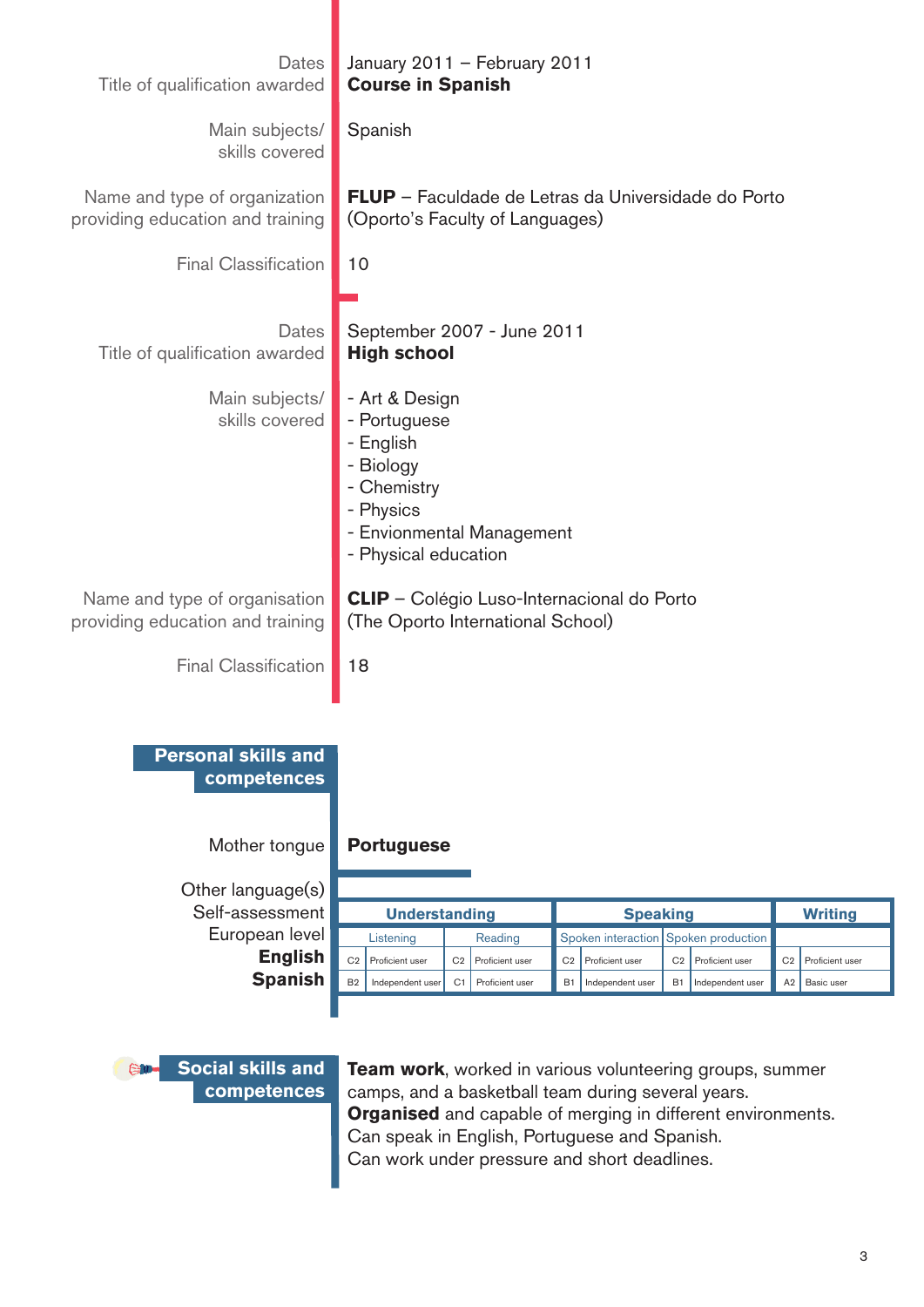| <b>Organisational skills and</b> | 8 - 16 August 2016                                                                                        |
|----------------------------------|-----------------------------------------------------------------------------------------------------------|
| competences                      | Volunteer at the Bons Sons Festival in the village of Cem Soldos,                                         |
|                                  | Tomar, Portugal, as a comunication assistant                                                              |
|                                  | - Involves interacting and making questionnairs to the festivals                                          |
|                                  | public, and also the data collection                                                                      |
|                                  | September 2013 - June 2014                                                                                |
|                                  | Collaborator and monitor of the Oporto's Center for College                                               |
|                                  | Students called CREU (Centro de Reflexão e Encontro                                                       |
|                                  | Universitário Inacio de Loyola) along with olher 11 students                                              |
|                                  | - Involves the conceptualisation and preparation of activities; dif-                                      |
|                                  | fusion and maintenance of the center's house, and poster design                                           |
|                                  | for multiple events                                                                                       |
|                                  | September 2013 - June 2014                                                                                |
|                                  | Deputy coordinator of TRIPA, Oporto's branch of the summer                                                |
|                                  | camps association CAMTIL                                                                                  |
|                                  | - Involves the organisation of meetings and the coordination of a                                         |
|                                  | team o 9 members and also the preparation of entertaining and                                             |
|                                  | educational activities                                                                                    |
|                                  | September 2011 - June 2014                                                                                |
|                                  | Member of TRIPA, Oporto's branch of the summer camps                                                      |
|                                  | association CAMTIL                                                                                        |
|                                  | - Involves the preparation of entertaining and educational activities                                     |
|                                  | for children of the city of Oporto throughout the academic year                                           |
|                                  | September 2011 - Currently                                                                                |
|                                  | Volunteer for the portuguese Food Bank "Banco Alimentar"                                                  |
|                                  | - Involves collecting food from shoppers in supermarkets and                                              |
|                                  | organising it in the organisation's warehouse                                                             |
|                                  | September 2008 - June 2009                                                                                |
|                                  | Class representative - Form 11, CLIP                                                                      |
|                                  | - Involves being the communication between my collegues and                                               |
|                                  | the teachers, being available and active                                                                  |
|                                  | 19 th January 2009                                                                                        |
|                                  | Monitor in the Benjamins Sports Festival, CLIP                                                            |
|                                  | المنطق ويتماسط والمستحل والمستنقص والمستحل والملقوم والمستحل والمستحل والمستحل والمستحل والمستحل والمستحل |

- Involves taking care of young athletes, and showing them their way through the tournament

#### **Technical skills**

**Photography, Video**

**Computer skills**

Competent with **Illustrator**, **Photoshop**, **InDesign**, and **Premiere**. Beginner in Blender (3D)

## **Artistic skills and competences**

 *26 May 2017*

Participation in the *Art on Paper* contest, a drawing battle organised by *Urban Art BCN* held Barcelona, Spain - Selected student of *BAU*

 *11 and 12 March 2017*

Exhibition with a collective of wolrdwide artists, *Knock Knock BCN,* held in the Galeria Verdi Verdi, Barcelona, Spain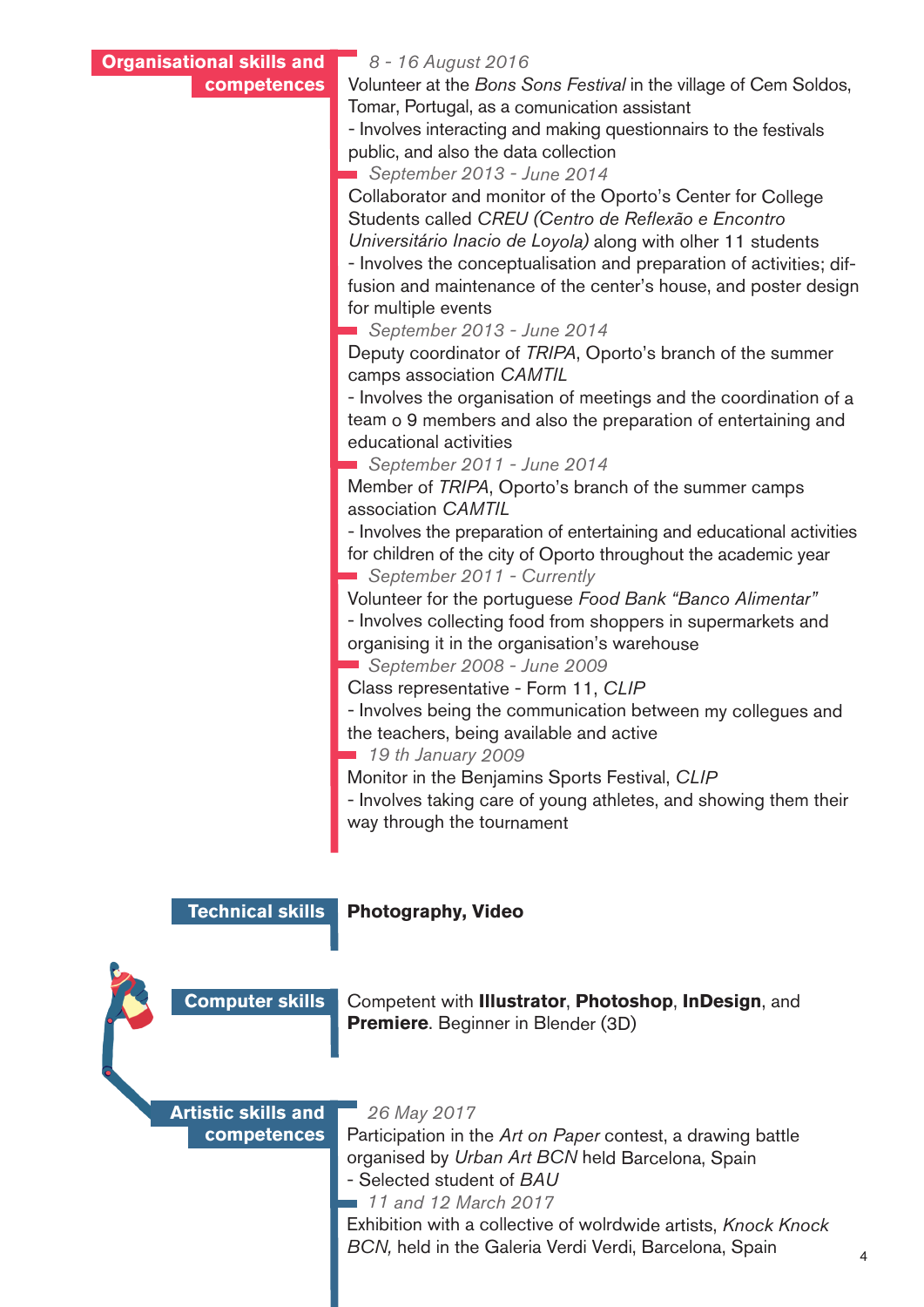*11 May 2016*

Participated in the *Street Art Oporto* contest, planned an artistic intervention in the electricity distribution boxes of the streets of Oporto, Portugal

 *21 April 2016*

Attended a *Workshop on Service Design Thinking* held in the *MindShake Studio*, Oporto, Portugal

 *20 - 23 May 2015*

Attended *Get Set Festival*, Oporto, Portugal, organised by a collaborative team from *OPO'Lab*

 *6 - 8 Novembro 2014*

Attended *Get Set Festival*, Oporto, Portugal, organised by a collaborative team from *OPO'Lab* 

 *31 May - 1 June 2014*

Colaboration with the *Academy Ubuntu* in which, along with other seven designers, each individually working with one specific group, developed the graphical identity of social project  *6 - 13 July 2013*

Participation in the second *Creative Camp* Abrantes, Portugal, organised by *Canal 180*

 *December 2012*

Exhibition with one more artist, *Centro S. Cirilo*, Oporto, Portugal  *1 - 5 October 2012*

Attended *Get Set Festiva*l, Oporto, Portugal, organised by a collaborative team from *OPO'Lab* 

 *August 2012*

Exhibition with one more artist, *Hospital CUF*, Oporto, Portugal  *8-15 July 2012*

Participation in the first *Creative Camp* Cerveira, Portugal, organised by *Canal 180*

 *29 March -1 April 2012*

Attended *ENED (Encontro Nacional de Estudantes de Design)* 

- First Nacional Meeting of Design Students, held in Coimbra, Portugal and organised by Informatic students of the Academic Association of Coimbra

 *May 2009*

Cast member in a hight school play

- Theatrical production of "*Flapper*"
- *September 2004 June 2005*

Oil painting Course

 *March 2005*

Drawing Course



**competences**  $444$ 

### *Currently*

*FONTE DA PRATA* - Preparing a summer camp for children between the ages of 15 and 17 from the suburb of Fonte da Prata, Lisbon, Portugal.

To be held from the 22 July - 2 August 2017

 *21 - 30 August 2016*

*CAMTIL* - Preparation and monitor of a summer camp for children between the ages of 13 and 14